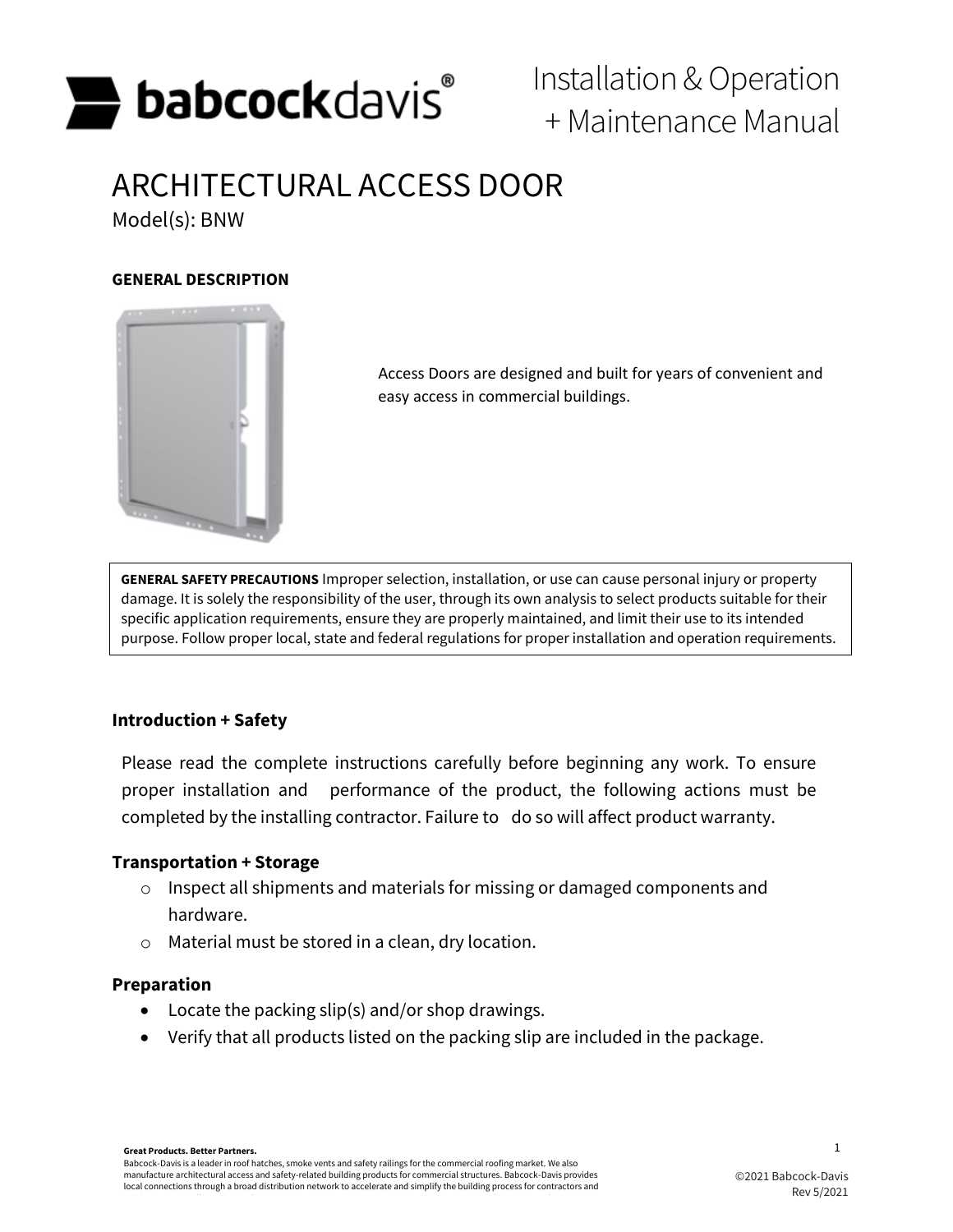- Check the products for damage. If products are damaged, report a freight claim immediately and leave the products in their packaging. If you sign for products without reporting damage, you waive your right to a freight claim and will be responsible for their replacement cost.
- Read the instructions thoroughly before beginning installation.

# **Tool List**

- **Screwdriver**
- Keyhole Saw
- **Fasteners**
- Drill

# **Pre-Installation**

- 1. Install a framed opening at specified location of access door. **Figure 1**
- 2. Rough opening dimensions should be 1/4" larger than catalog size of door. Example: 12" x 12"door, rough opening should be 12-1/4" x 12-1/4".
- 3. Install drywall and cut opening for the Access panel. **Figure 2**





 $\overline{2}$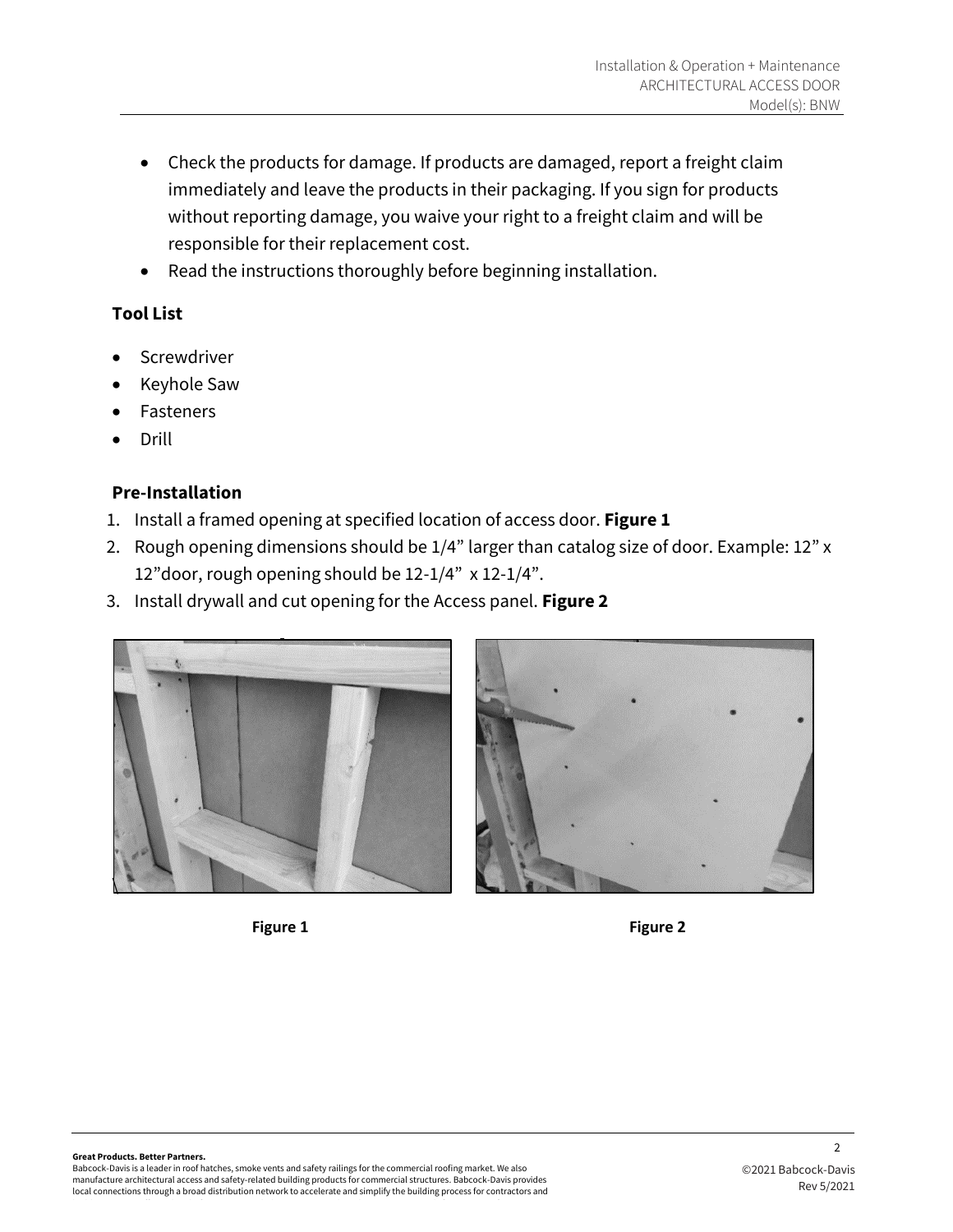## **INSTALLATION**

- 1. Place the access panel into the opening. Drywall bead should seat firmly against wall or ceiling.
- 2. Square up access panel in opening and secure hinge side first. With the door in the open position, Install fasteners through ¼'' mounting holes. **Figure 3**
- 3. Square up latch side and secure with fasteners. **Figure 4**
- 4. Secure remaining two sides.
- 5. Screw drywall bead through the drywall into the framing. **Figure 5**
- 6. Tape and mud per finish requirements.



**Figure 3**







#### **Great Products. Better Partners.**

Babcock-Davis is a leader in roof hatches, smoke vents and safety railings for the commercial roofing market. We also manufacture architectural access and safety-related building products for commercial structures. Babcock-Davis provides local connections through a broad distribution network to accelerate and simplify the building process for contractors and 3